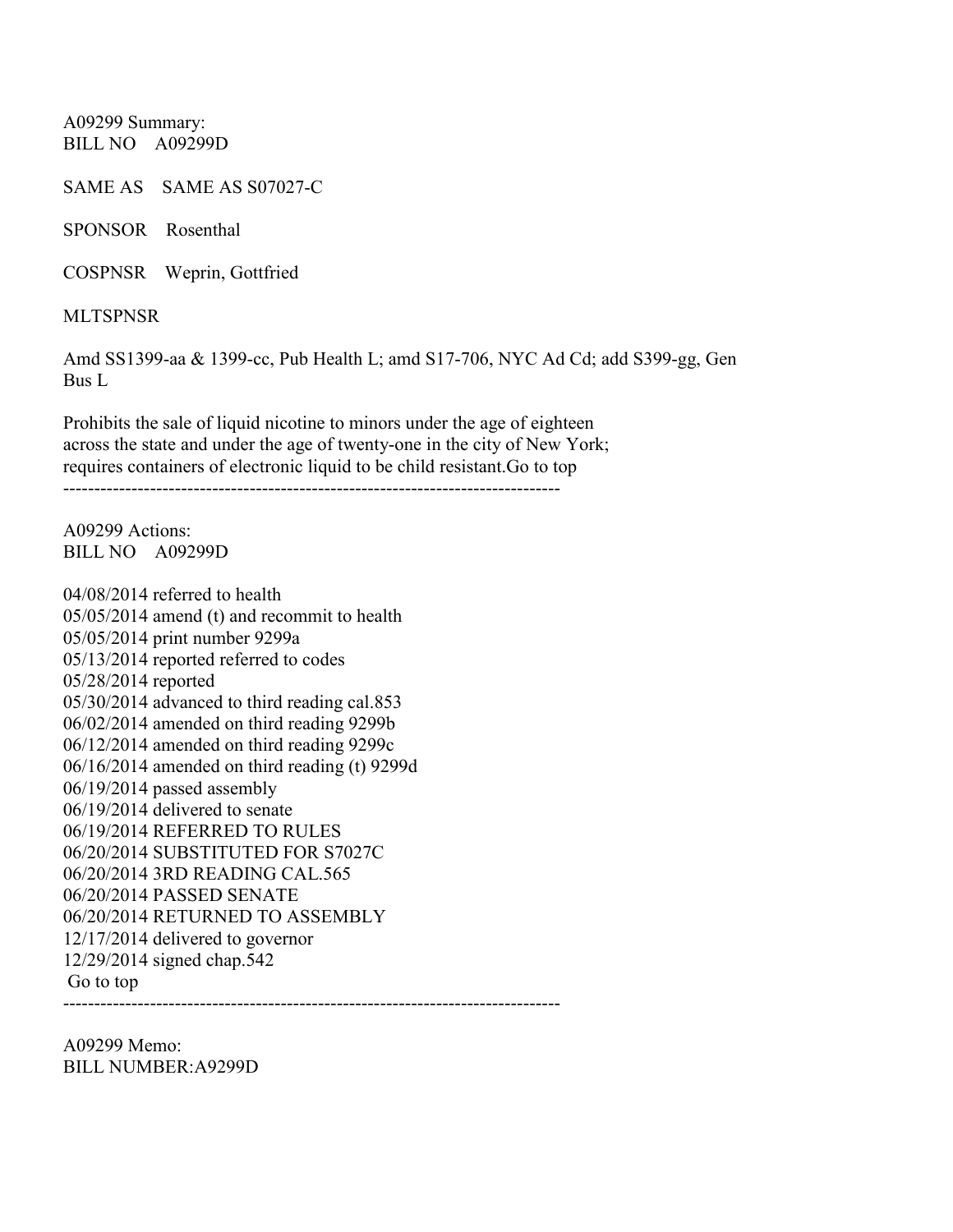TITLE OF BILL: An act to amend the public health law and the administrative code of the city of New York, in relation to prohibiting the sale of liquid nicotine to minors; and to amend the general business law, in relation to the packaging of electronic liquid

PURPOSE OR GENERAL IDEA OF BILL:

This bill would prohibit the sale of liquid nicotine to minors.

SUMMARY OF SPECIFIC PROVISIONS:

Section one and two amends subdivision 13 of section 1399-aa, as amended by chapter 448 of the laws of 2012, and subdivisions 2, 3, 4 and 7 of section 1399-cc, as amended by chapter 448 of the laws of 2012.

Section three amends Section 17-706 of the administrative code of the city of New York, as amended by local law number 94 of the city of New York.

Section four adds a new section 399-gg to general business law.

Section five sets forth the effective date.

## JUSTIFICATION:

This bill would ban the sale of liquid nicotine to minors. Electronic cigarettes, also known as e-cigarettes, are electronic devices that deliver nicotine, flavor and other vaporized chemicals to the user. They are currently marketed as a smoking cessation device or as a healthier alternative to smoking traditional tobacco products. Despite their widespread use, little is known about the risks associated with smoking electronic cigarettes.

This legislation is needed to protect children from the dangers of smoking, particularly given that they are unregulated and have not been proven to be safe for use at any age.

PRIOR LEGISLATIVE HISTORY:

New bill.

FISCAL IMPLICATIONS:

none.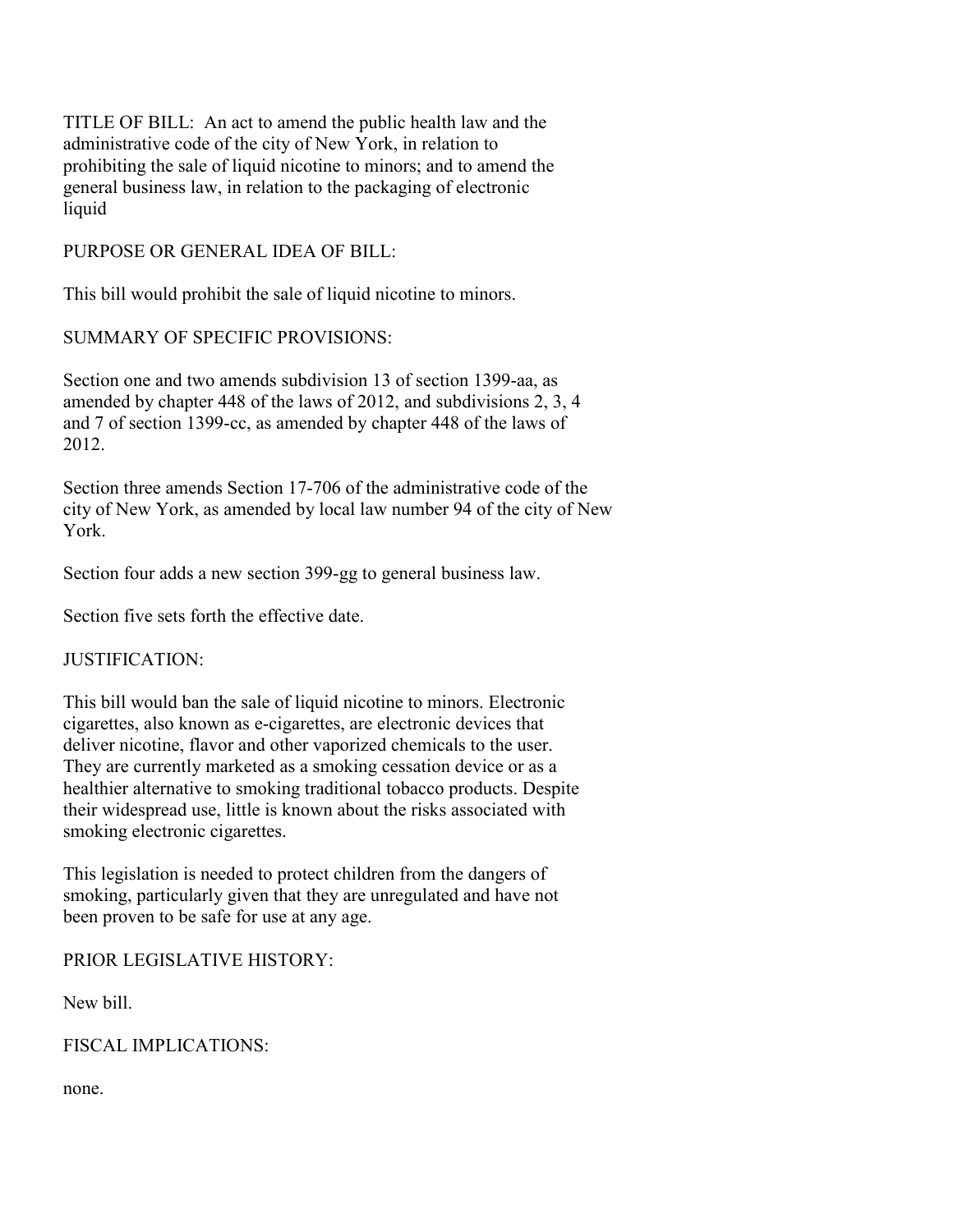## EFFECTIVE DATE:

This act shall take effect immediately. Go to top

 $\mathcal{L}_\text{max}$  and  $\mathcal{L}_\text{max}$  and  $\mathcal{L}_\text{max}$  and  $\mathcal{L}_\text{max}$ 

A09299 Text:

STATE OF NEW YORK

--------------------------------------------------------------------------------

9299--D

Cal. No. 853

 $\mathcal{L}_\text{max}$  , and the contribution of the contribution of the contribution of the contribution of the contribution of the contribution of the contribution of the contribution of the contribution of the contribution of t

I N A S S E M B L Y

April 8, 2014

 Introduced by M. of A. ROSENTHAL, WEPRIN, GOTTFRIED -- read once and referred to the Committee on Health -- committee discharged, bill amended, ordered reprinted as amended and recommitted to said commit tee -- reported and referred to the Committee on Codes -- reported from committee, advanced to a third reading, amended and ordered reprinted, retaining its place on the order of third reading -- again amended on third reading, ordered reprinted, retaining its place on the order of third reading -- again amended on third reading, ordered reprinted, retaining its place on the order of third reading

 AN ACT to amend the public health law and the administrative code of the city of New York, in relation to prohibiting the sale of liquid nico tine to minors; and to amend the general business law, in relation to the packaging of electronic liquid

## THE PEOPLE OF THE STATE OF NEW YORK, REPRESENTED IN SENATE AND ASSEM- BLY, DO ENACT AS FOLLOWS:

- 1 Section 1. Subdivision 13 of section 1399-aa of the public health
- 2 law, as added by chapter 448 of the laws of 2012, is amended to read as 3 follows:
- 4 13. "Electronic cigarette" or "e-cigarette" means [a battery-operated
- 5 device that contains cartridges filled with a combination of nicotine,
- 6 flavor and chemicals that are turned into vapor which is inhaled by the
- 7 user] AN ELECTRONIC DEVICE THAT DELIVERS VAPOR WHICH IS INHALED BY AN
- 8 INDIVIDUAL USER, AND SHALL INCLUDE ANY REFILL, CARTRIDGE AND ANY OTHER
- 9 COMPONENT OF SUCH A DEVICE.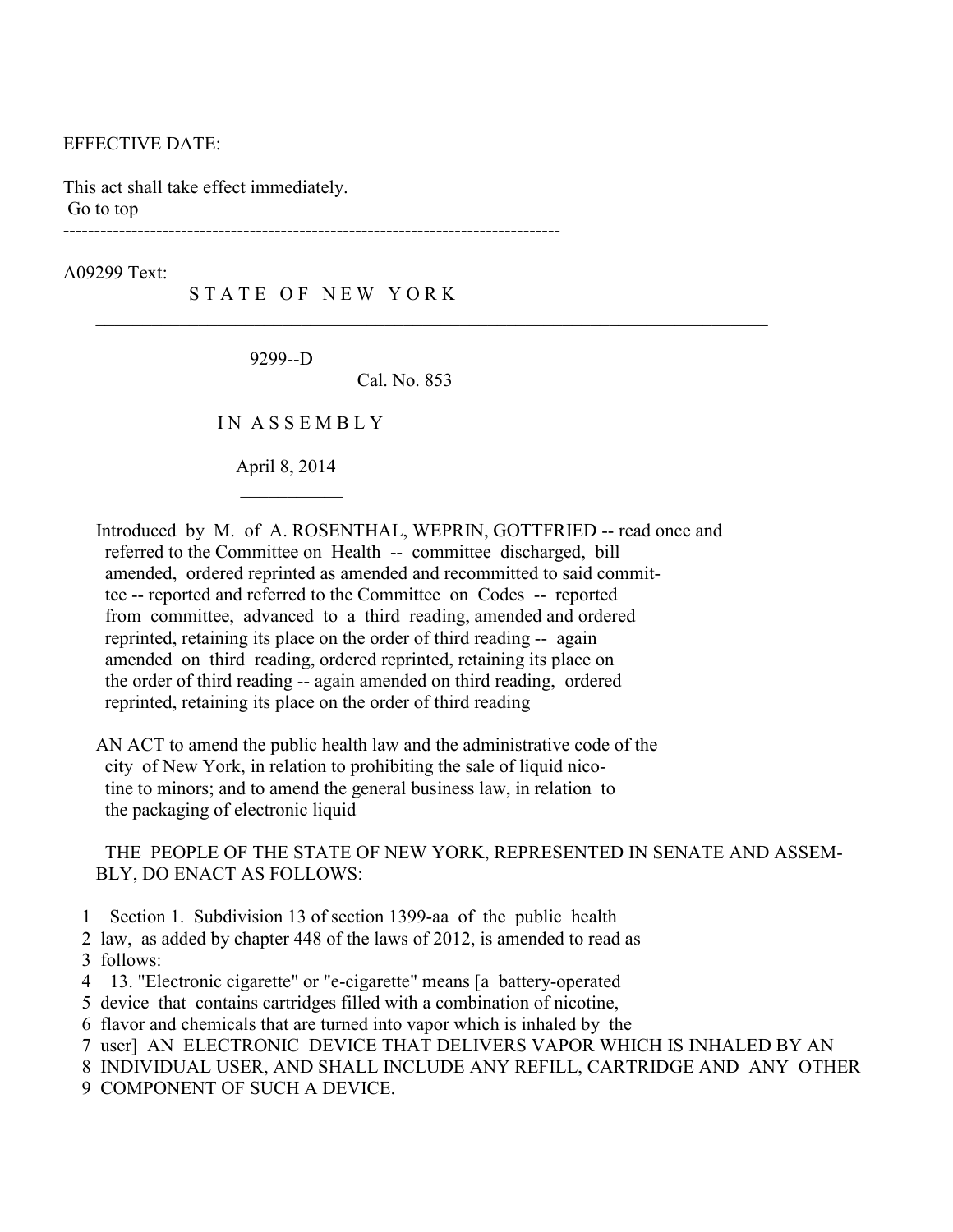10 S 2. Section 1399-cc of the public health law, as amended by chapter

11 131 of the laws of 2011, subdivisions 2, 3, 4 and 7 as amended by chap-

12 ter 448 of the laws of 2012, is amended to read as follows:

13 S 1399-cc. Sale of tobacco products, herbal cigarettes, LIQUID NICO-

14 TINE, shisha, rolling papers or smoking paraphernalia to minors prohib-

15 ited. 1. As used in this section:

16 (a) "A device capable of deciphering any electronically readable

17 format" or "device" shall mean any commercial device or combination of

18 devices used at a point of sale or entry that is capable of reading the

19 information encoded on the bar code or magnetic strip of a driver's

 EXPLANATION--Matter in ITALICS (underscored) is new; matter in brackets [ ] is old law to be omitted.

LBD14563-13-4

 $A$  9299--D 2

 1 license or non-driver identification card issued by the state commis- 2 sioner of motor vehicles;

3 (b) "Card holder" means any person presenting a driver's license or

 4 non-driver identification card to a licensee, or to the agent or employ- 5 ee of such licensee under this chapter;

6 (c) "Smoking paraphernalia" means any pipe, water pipe, hookah, roll-

7 ing papers, vaporizer or any other device, equipment or apparatus

8 designed for the inhalation of tobacco; [and]

9 (d) "Transaction scan" means the process involving an automated bar

10 code reader by which a licensee, or agent or employee of a licensee

11 under this chapter reviews a driver's license or non-driver identifica-

12 tion card presented as a precondition for the purchase of a tobacco

13 product or herbal cigarettes pursuant to subdivision three of this

14 section; AND

15 (E) "LIQUID NICOTINE", "ELECTRONIC LIQUID" OR "E-LIQUID" MEANS A

16 LIQUID COMPOSED OF NICOTINE AND OTHER CHEMICALS, AND WHICH IS SOLD AS A

17 PRODUCT THAT MAY BE USED IN AN ELECTRONIC CIGARETTE.

18 2. Any person operating a place of business wherein tobacco products,

19 herbal cigarettes, LIQUID NICOTINE, shisha or electronic cigarettes, are

20 sold or offered for sale is prohibited from selling such products,

21 herbal cigarettes, LIQUID NICOTINE, shisha, electronic cigarettes or

22 smoking paraphernalia to individuals under eighteen years of age, and

23 shall post in a conspicuous place a sign upon which there shall be

24 imprinted the following statement, "SALE OF CIGARETTES, CIGARS, CHEWING

25 TOBACCO, POWDERED TOBACCO, SHISHA OR OTHER TOBACCO PRODUCTS, HERBAL

26 CIGARETTES, LIQUID NICOTINE, ELECTRONIC CIGARETTES, ROLLING PAPERS OR

27 SMOKING PARAPHERNALIA, TO PERSONS UNDER EIGHTEEN YEARS OF AGE IS PROHIB-

28 ITED BY LAW." Such sign shall be printed on a white card in red letters

29 at least one-half inch in height.

30 3. Sale of tobacco products, herbal cigarettes, LIQUID NICOTINE,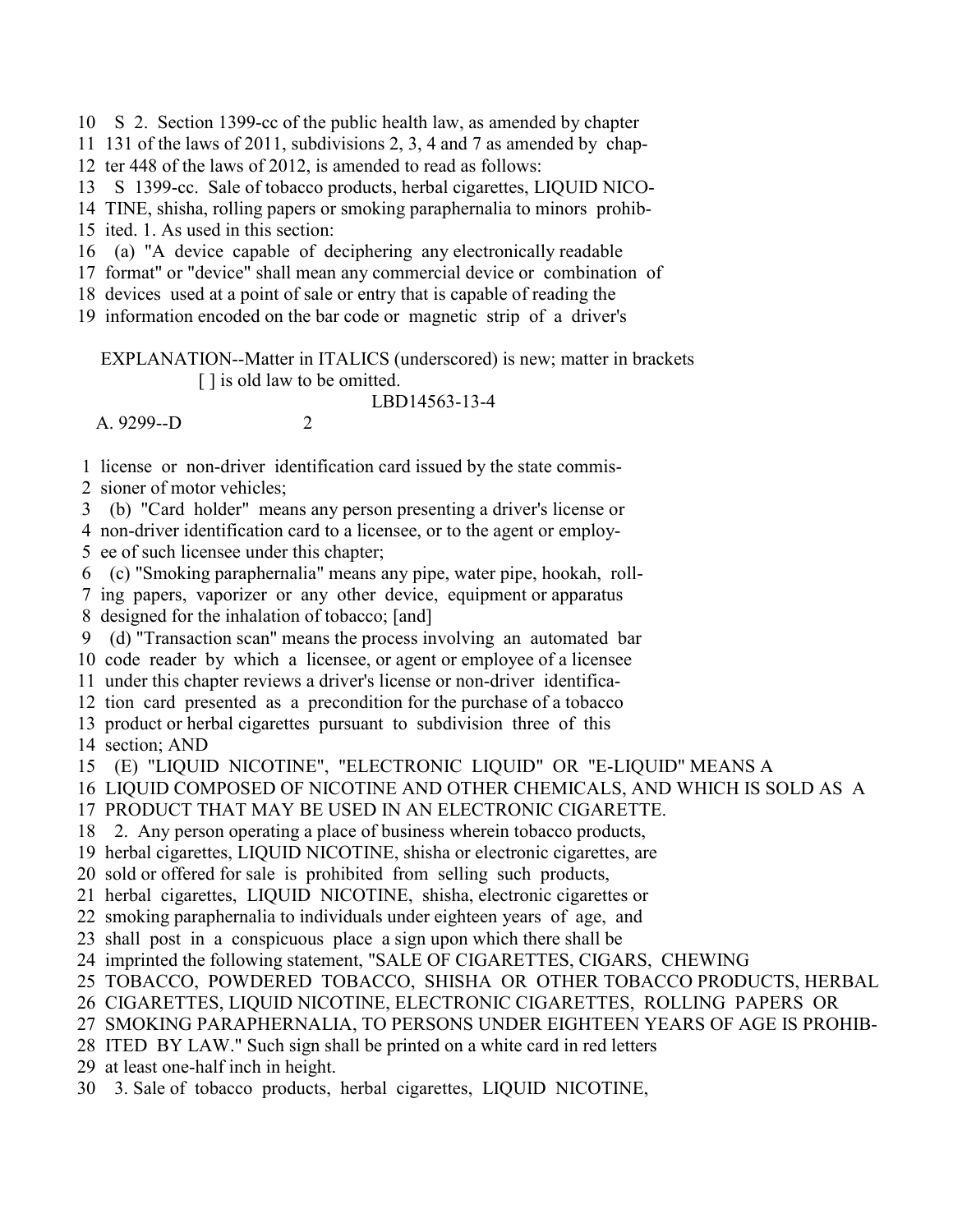31 shisha or electronic cigarettes in such places, other than by a vending 32 machine, shall be made only to an individual who demonstrates, through 33 (a) a valid driver's license or non-driver's identification card issued 34 by the commissioner of motor vehicles, the federal government, any 35 United States territory, commonwealth or possession, the District of 36 Columbia, a state government within the United States or a provincial 37 government of the dominion of Canada, or (b) a valid passport issued by 38 the United States government or any other country, or (c) an identifica- 39 tion card issued by the armed forces of the United States, indicating 40 that the individual is at least eighteen years of age. Such identifica- 41 tion need not be required of any individual who reasonably appears to be 42 at least twenty-five years of age, provided, however, that such appear- 43 ance shall not constitute a defense in any proceeding alleging the sale 44 of a tobacco product, herbal cigarettes, LIQUID NICOTINE, shisha or 45 electronic cigarettes to an individual under eighteen years of age. 46 4. (a) Any person operating a place of business wherein tobacco 47 products, herbal cigarettes, LIQUID NICOTINE, shisha or electronic ciga- 48 rettes are sold or offered for sale may perform a transaction scan as a 49 precondition for such purchases. 50 (b) In any instance where the information deciphered by the trans- 51 action scan fails to match the information printed on the driver's

52 license or non-driver identification card, or if the transaction scan

53 indicates that the information is false or fraudulent, the attempted

54 transaction shall be denied.

55 (c) In any proceeding pursuant to section thirteen hundred ninety-

 56 nine-ee of this article, it shall be an affirmative defense that such A. 9299--D 3

1 person had produced a driver's license or non-driver identification card

2 apparently issued by a governmental entity, successfully completed that

3 transaction scan, and that the tobacco product [or], herbal cigarettes

4 OR LIQUID NICOTINE had been sold, delivered or given to such person in

5 reasonable reliance upon such identification and transaction scan. In

6 evaluating the applicability of such affirmative defense the commission-

7 er shall take into consideration any written policy adopted and imple-

8 mented by the seller to effectuate the provisions of this chapter. Use

9 of a transaction scan shall not excuse any person operating a place of

10 business wherein tobacco products, herbal cigarettes, LIQUID NICOTINE,

11 shisha or electronic cigarettes are sold, or the agent or employee of

12 such person, from the exercise of reasonable diligence otherwise

13 required by this chapter. Notwithstanding the above provisions, any such

14 affirmative defense shall not be applicable in any civil or criminal

15 proceeding, or in any other forum.

16 5. A licensee or agent or employee of such licensee shall only use a

17 device capable of deciphering any electronically readable format, and

18 shall only use the information recorded and maintained through the use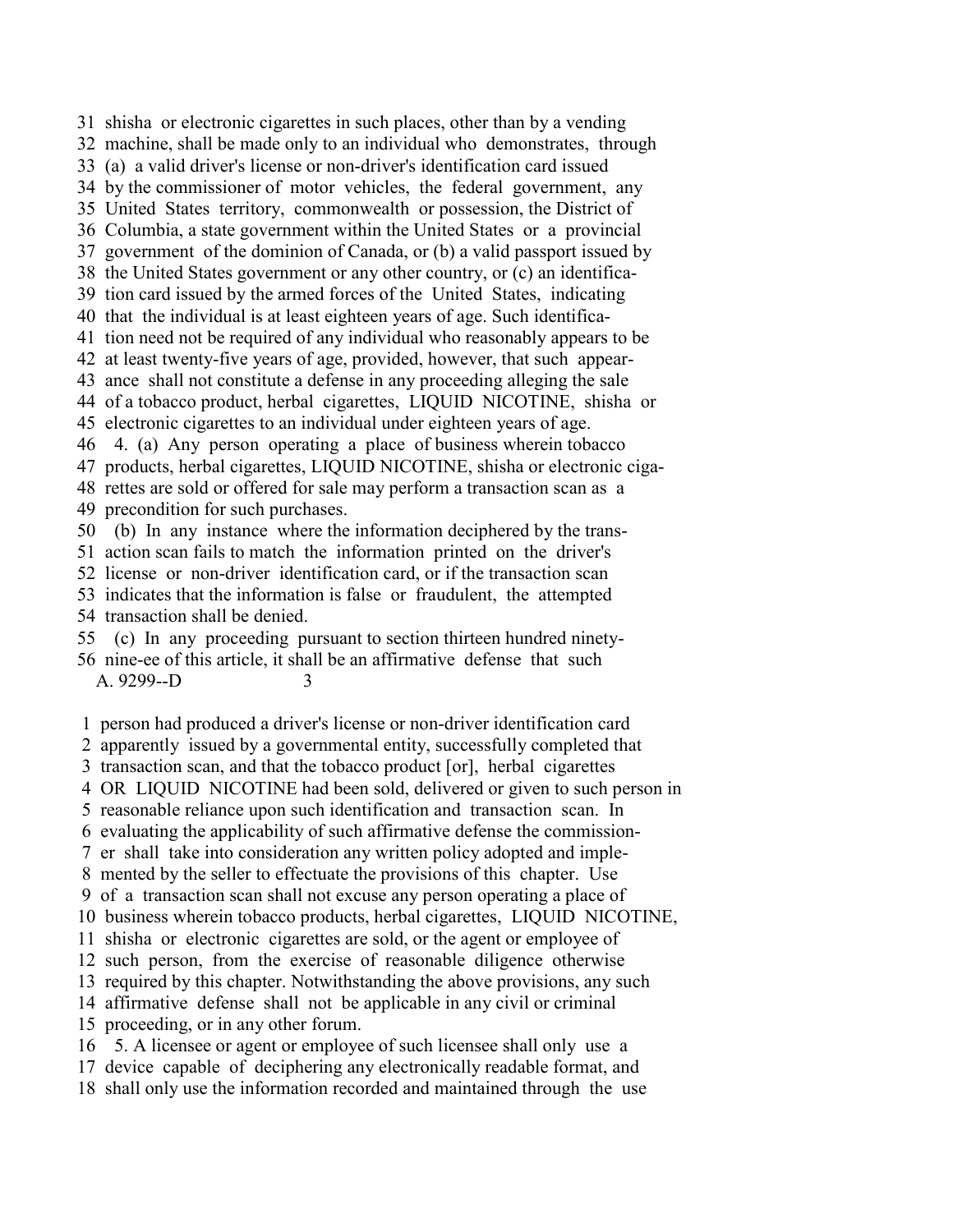19 of such devices, for the purposes contained in subdivision four of this 20 section. No licensee or agent or employee of a licensee shall resell or 21 disseminate the information recorded during such a scan to any third 22 person. Such prohibited resale or dissemination includes but is not 23 limited to any advertising, marketing or promotional activities. 24 Notwithstanding the restrictions imposed by this subdivision, such 25 records may be released pursuant to a court ordered subpoena or pursuant 26 to any other statute that specifically authorizes the release of such 27 information. Each violation of this subdivision shall be punishable by a 28 civil penalty of not more than one thousand dollars. 29 6. A licensee or agent or employee of such a licensee may electron- 30 ically or mechanically record and maintain only the information from a 31 transaction scan necessary to effectuate this section. Such information 32 shall be limited to the following: (a) name, (b) date of birth, (c) 33 driver's license or non-driver identification number, and (d) expiration 34 date. The commissioner and state commissioner of motor vehicles shall 35 jointly promulgate any regulations necessary to govern the recording and 36 maintenance of these records by a licensee under this chapter. The 37 commissioner and the state liquor authority shall jointly promulgate any 38 regulation necessary to ensure quality control in the use of the trans- 39 action scan devices under this chapter and article five of the alcoholic 40 beverage control law. 41 7. No person operating a place of business wherein tobacco products, 42 herbal cigarettes, LIQUID NICOTINE, shisha or electronic cigarettes are 43 sold or offered for sale shall sell, permit to be sold, offer for sale 44 or display for sale any tobacco product, herbal cigarettes, LIQUID NICO- 45 TINE, shisha or electronic cigarettes in any manner, unless such 46 products and cigarettes are stored for sale (a) behind a counter in an 47 area accessible only to the personnel of such business, or (b) in a 48 locked container; provided, however, such restriction shall not apply to 49 tobacco businesses, as defined in subdivision eight of section thirteen 50 hundred ninety-nine-aa of this article, and to places to which admission 51 is restricted to persons eighteen years of age or older. 52 S 3. Section 17-706 of the administrative code of the city of New

 53 York, as amended by local law number 94 of the city of New York for the 54 year 2013, is amended to read as follows:

 55 S 17-706 Sale of cigarettes, tobacco products, LIQUID NICOTINE, or 56 electronic cigarettes to minors and young adults prohibited.

## A. 9299--D 4

1 a. Any person operating a place of business wherein cigarettes, tobac-

2 co products, LIQUID NICOTINE, or electronic cigarettes are sold or

3 offered for sale is prohibited from selling such cigarettes, tobacco

4 products, LIQUID NICOTINE, or electronic cigarettes to individuals under

5 twenty-one years of age. Sale of cigarettes, tobacco products, LIQUID

6 NICOTINE, or electronic cigarettes in such places shall be made only to